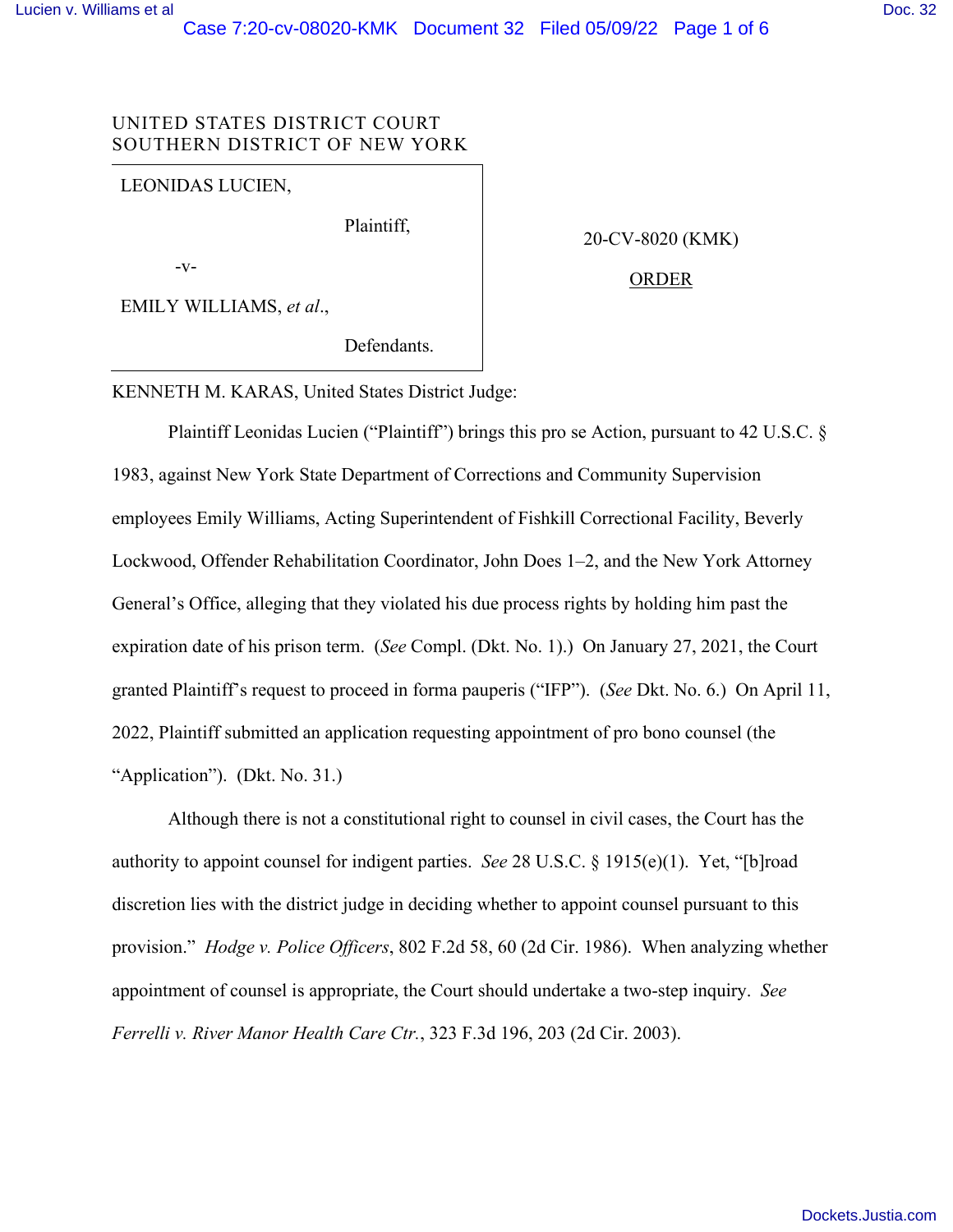#### Case 7:20-cv-08020-KMK Document 32 Filed 05/09/22 Page 2 of 6

First, the Court "should . . . determine whether the indigent's position seems likely to be of substance." *Id.* (quoting *Hodge*, 802 F.2d at 61); *see also Johnston v. Maha*, 606 F.3d 39, 41 (2d Cir. 2010) ("This Court considers motions for appointment of counsel by asking first whether the claimant has met a threshold showing of some likelihood of merit." (internal quotation marks omitted)). In other words, the claim must not be so "highly dubious" that the plaintiff appears to have no chance of success. *Hodge*, 802 F.2d at 60 (internal quotation marks omitted). In making this determination, the Court construes pleadings drafted by pro se litigants liberally and interprets them to raise the strongest arguments that they suggest. *See Triestman v. Fed. Bureau of Prisons*, 470 F.3d 471, 474 (2d Cir. 2006); *Sommersett v. City of New York,* 679 F. Supp. 2d 468, 472 (S.D.N.Y. 2010). Second, "[i]f the claim meets this threshold requirement," the Court should proceed to consider other prudential factors such as Plaintiff's

ability to investigate the crucial facts, whether conflicting evidence implicating the need for cross-examination will be the major proof presented [to the fact finder], the indigent's ability to present the case, the complexity of the legal issues and any special reason . . . why appointment of counsel would be more likely to lead to a just determination.

*Ferrelli*, 323 F.3d at 203–04 (quoting *Hodge*, 802 F.2d at 61–62); *see also Garcia v. USICE*

*(Dep't of Homeland Sec.)*, 669 F.3d 91, 98–99 (2d Cir. 2011) (listing *Hodge* factors).

"Additionally, the Second Circuit has interpreted [28 U.S.C.  $\S$  1915(e)(1)] to require that the plaintiff be unable to obtain counsel 'before appointment will even be considered.'" *Morris v. Moran*, No. 12-CV-7020, 2014 WL 1053658, at \*1 (S.D.N.Y. Mar. 14, 2014) (quoting *Hodge*, 802 F.2d at 61); *see also Justice v. Kuhnapfel*, 982 F. Supp. 2d 233, 235 (E.D.N.Y. 2013) ("A plaintiff requesting appointment of counsel must show that she is unable to obtain counsel before appointment will even be considered." (internal quotation marks omitted); *Williams v. Nicholson*, No. 12-CV-8300, 2013 WL 1800215, at \*2 (S.D.N.Y. Apr. 22, 2013) ("Where, in a civil action,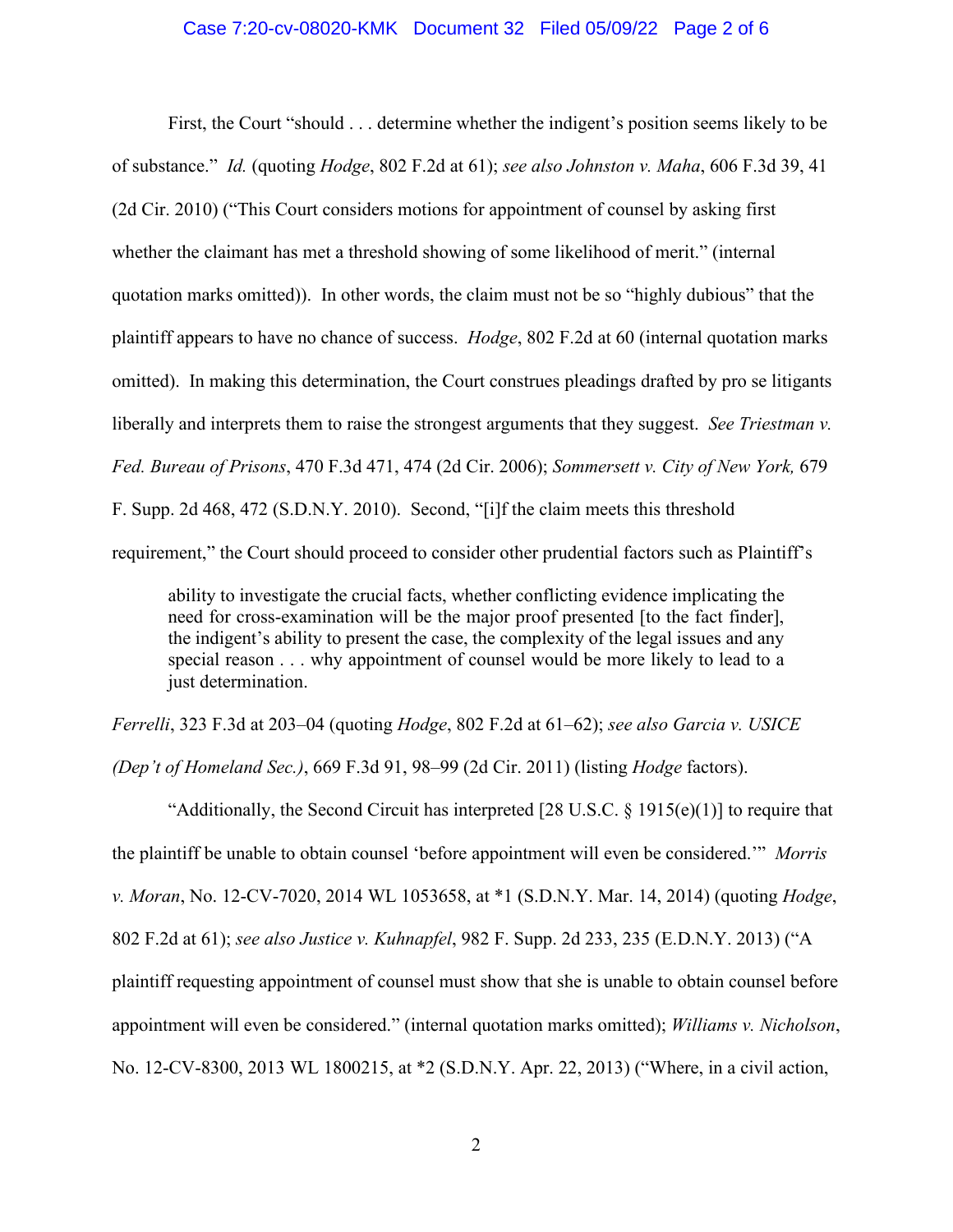#### Case 7:20-cv-08020-KMK Document 32 Filed 05/09/22 Page 3 of 6

an applicant fails to make any effort to engage counsel, appointing counsel for the applicant is not appropriate and should not even be considered . . . .").

Plaintiff alleges that he remained in Fishkill Correctional Facility after the conclusion of his four-year term of imprisonment because he was not provided with assistance to find housing compliant with the Sexual Assault Reform Act ("SARA"). (*See* Compl. ¶¶ 1, 8, 15.) Plaintiff further alleges that due to an "unwritten policy" under which prisoners are released to "their county of conviction or former residence," (Am. Compl. ¶ 6 (Dkt. No. 12)), he was prevented from being released to an allegedly SARA-compliant address in Albany, New York that currently houses other sex offenders. (*Id*. ¶ 7.) At this early stage of the Action, the Court cannot ascertain, let alone adjudge, the viability and merits of Plaintiff's claims. This militates against an appointment of counsel. *See Paulini v. City of New York*, No. 15-CV-7059, 2016 WL 5946189, at \*1 (S.D.N.Y. Oct. 7, 2016) ("Since the merit of [the] plaintiffs' claims against [the pro se indigent defendant] and the viability of his defense to those claims are still open questions at this stage of the case, it would be unwise for the Court to tap from the limited well of attorneys willing to plow for free in civil cases, to defend [the pro se indigent defendant] against still uncertain claims."); *Grigoryou v. Pallet Serv. Inc.*, No. 13-CV-526, 2014 WL 1767796, at \*3 (W.D.N.Y. May 2, 2014) (denying appointment of counsel because, among other reasons, "[s]ince the case is still at an early stage, the merit (or lack thereof) of plaintiff's claims is difficult to assess.").

Additionally, thus far, Plaintiff has not provided the Court with information to demonstrate undue difficulty pursuing his case without the assistance of counsel. Generally, a "lack of legal knowledge, without more, does not provide sufficient basis to appoint counsel," *Tramun v. Ocasio DDS*, No. 11-CV-6061, 2012 WL 1142452, at \*1 (S.D.N.Y. Apr. 4, 2012); *see* 

3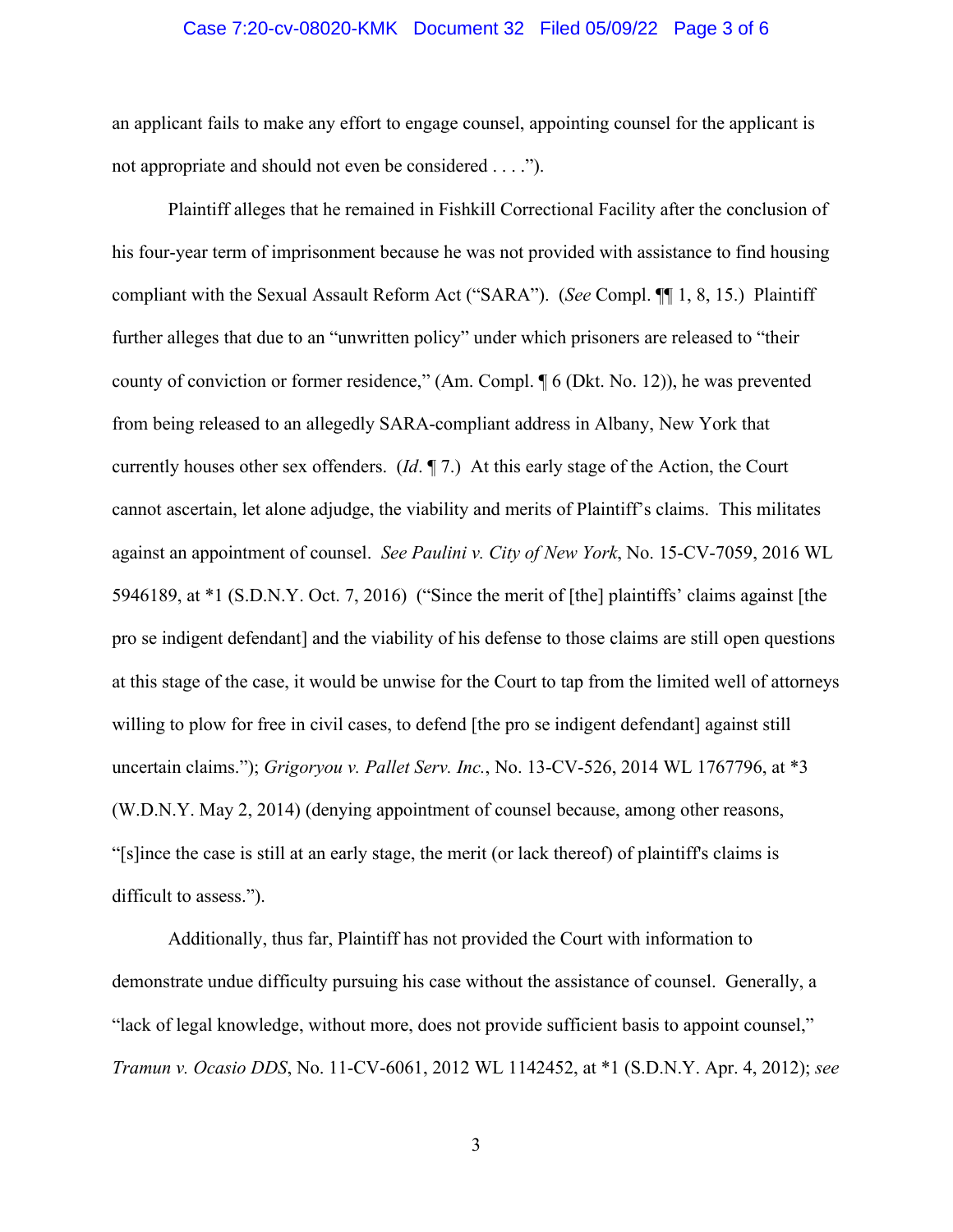#### Case 7:20-cv-08020-KMK Document 32 Filed 05/09/22 Page 4 of 6

*also West v. Brickman*, No. 07-CV-7260, 2008 WL 3303773, at \*2 (S.D.N.Y. Aug. 6, 2008) (noting that a "lack of knowledge in civil law" does not justify a request for counsel (alteration omitted)). Plaintiff has "not indicated . . . what additional facts . . . could be gathered and investigated only through the aid of counsel [which] might be crucial to [Plaintiff's] ability to substantiate his claim[s]." *Guzman*, 1999 WL 199068, at \*1.

Moreover, Plaintiff's claims "are not so complex or unique that a person of Plaintiff's intelligence would be unable to handle them at this stage." *Mena v. City of N.Y.*, No. 12-CV-28, 2013 WL 1165554, at \*2 (S.D.N.Y. Mar. 19, 2013). Indeed, Plaintiff's "complaint articulates a clear and concise statement of the facts, demonstrating his ability to present his case." *Samet v. Dodrill*, No. 05-CV-8795, 2006 WL 278176, at \*2 (S.D.N.Y. Feb. 3, 2006). Plaintiff's claim is largely based on the retelling of events that happened in his presence and "do[es] not appear to require outside investigation." *Person v. Ercole*, No. 08-CV-7532, 2009 WL 855758, at \*2 (S.D.N.Y. Mar. 26, 2009); *cf. Hendricks v. Coughlin*, 114 F.3d 390, 394 (2d Cir. 1997) (granting a plaintiff's motion for appointment of counsel in part due to plaintiff's incarceration, which "severely limit[ed] his ability to investigate and present the crucial facts in what appear[ed] to be a fact-intensive case"). Additionally, Plaintiff has demonstrated his ability to present the case himself through his submissions in this instant Action that adequately express his arguments and desired forms of relief. *See Harrison v. N. Y C. Admin. for Children s Servs*., No. 02-CV-947, 2002 WL 2022871, at \*1 (S.D.N.Y. Sept. 3, 2002) (noting that the plaintiff was "capable of presenting her own case" where, "[i]n submissions to the court, she . . . demonstrated an ability to make arguments and draft pleadings").

The Court also considers Plaintiff's "ability and efforts to obtain counsel." *Mena*, 2013 WL 1165554, at \*1. Here, Plaintiff fails to indicate what steps, if any, he has taken to obtain

4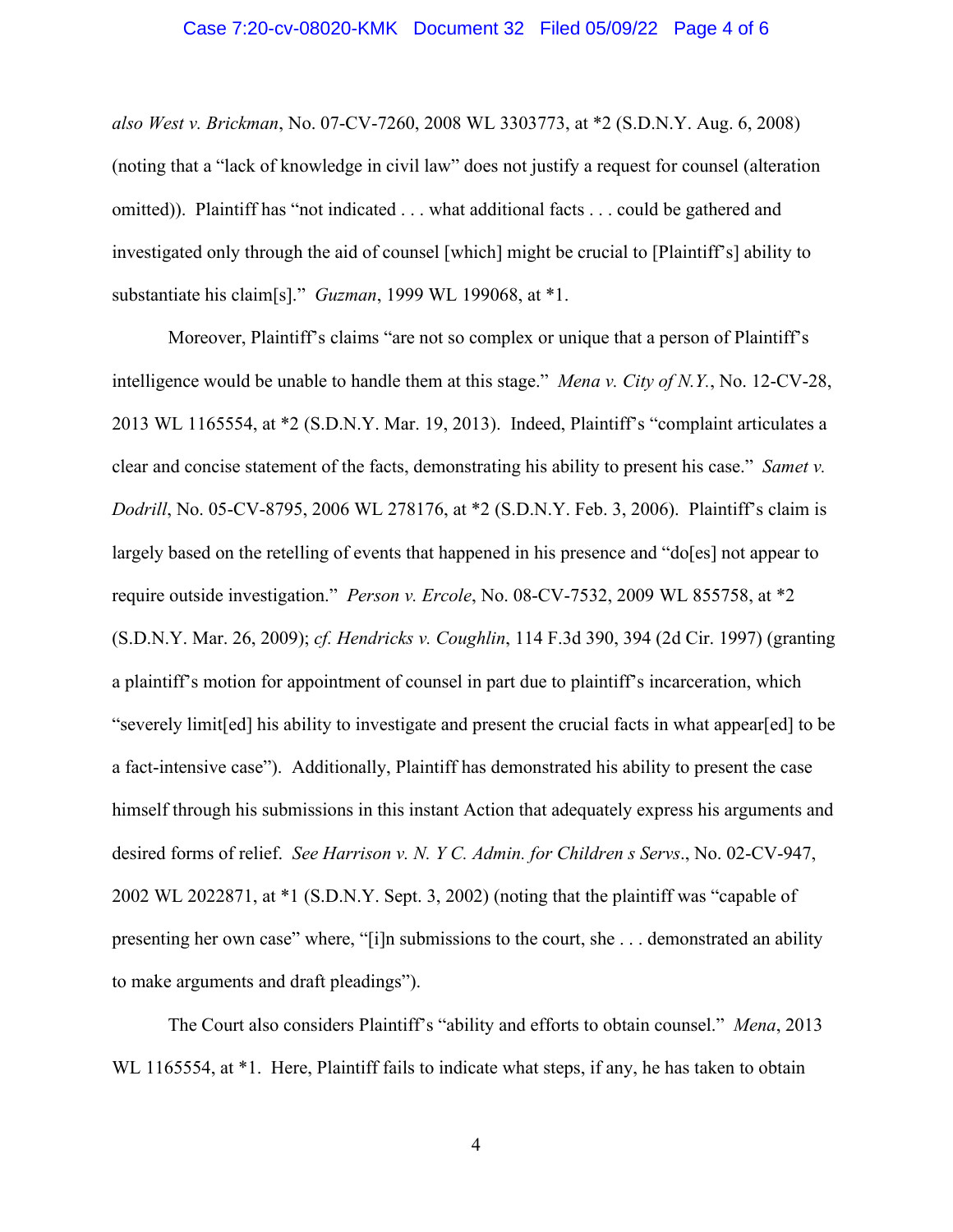#### Case 7:20-cv-08020-KMK Document 32 Filed 05/09/22 Page 5 of 6

counsel on his own and the results of those efforts. Plaintiff's Application states in part, "Currently, Petitioner is unemployed, has no assets or property, and receives pay wage of \$0 every two weeks from the State. Petitioner [therefore is] sufficiently [] indignant [sic] . . . ." (Application (Dkt. No. 31).) While Plaintiff's Application indicates that he cannot pay for counsel in this case, Plaintiff has not shown that he has reached out to legal clinics or other nonprofit organizations that could pursue Plaintiff's case pro bono. *See Hesse v. SunGard Sys. Int'l*, No. 12-CV-1990, 2013 WL 174403, at \*2 (S.D.N.Y. Jan. 14, 2013) (noting that the plaintiff's failure to contact clinics and non-profits meant the "search was not exhaustive").

Although the Court holds submissions from pro se parties "to less stringent standards than formal pleadings drafted by lawyers" and provides such solicitude as "a function of their necessary inexpertness in the law," *Hayes v. Dep't of Educ.*, 20 F. Supp. 3d 438, 446 (S.D.N.Y. 2014) (internal quotation marks omitted), Plaintiff has not provided the Court with sufficient grounds to determine that appointment of counsel would be more likely to lead to a just determination in this case.